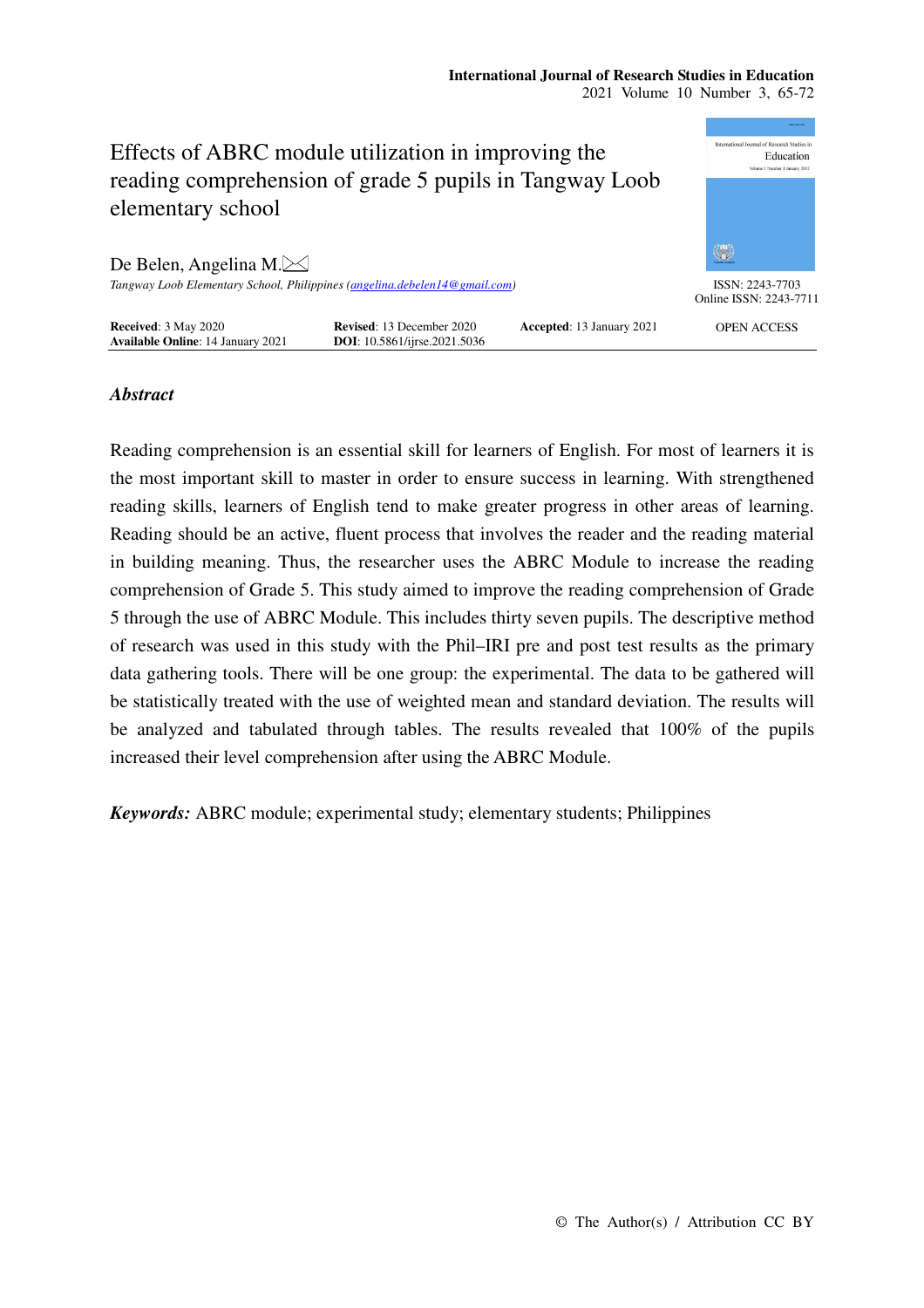# **Effects of ABRC module utilization in improving the reading comprehension of grade 5 pupils in Tangway Loob elementary school**

### **1. Introduction**

Reading comprehension over the last 25 years have made great strides in learning how to teach children to read words, but there has been considerably less progress in tackling the challenge of helping students understand the words they need. In the past years, however, improving students' reading comprehension has become a research priority. There are many challenges that confront educators and practitioners faced with helping struggling readers improve their understanding of texts.

Poor comprehension struggle with issues related to inadequate background, language knowledge, and engagement. Improving comprehension abilities thus is not simply a matter of teaching students some strategies to use while reading, rather, it involves providing students with the different activities like ABRC Modules which consists different skills like noting details, getting the main idea , predicting outcomes, sequencing and cause and effect. This is a modular approach to develop the critical thinking of the students. It is made up of six (6) levels contained in boxes. There are thirty five (35) exercises per skill followed by questions to test the comprehension of each pupil. Hopefully, this module will help Grade 5 pupils in improving their reading comprehension.

The researcher will conduct this study for the purpose of improving the grade 5 pupils in reading comprehension, especially in noting details, getting the main idea , predicting outcomes, sequencing and cause and effect using the ABRC Module.

#### *1.1 Statement of the problem*

This study aims to improve the reading comprehension of Grade 5 pupils in Tangway Loob Elementary School using the ABRC module. Specifically, would like to answer the following:

- $\triangleright$  What is the comprehension level of Grade 5 pupils before the utilization of the ABRC module?
- $\triangleright$  What is the pupils' comprehension level in each reading subskills which were included in the ABRC module? Such as: Noting details, getting the main idea, predicting outcome, sequencing, and cause and effect.
- $\triangleright$  What is the comprehension level of Grade 5 pupils after the use of ABRC module?
- $\triangleright$  Is there a significance difference in the comprehension of the pupils before and after the utilization of the ABRC module?
- $\triangleright$  What plan of action can be proposed to further improve the performance in reading of Grade 5 pupils?

#### **2. Brief review of related literature**

Reading comprehension is one of the pillars of the act of reading. When a person reads a text he engages on a complex array of cognitive processes. He is simultaneously using his awareness and understanding of phonemes. These are actually the individual sound pieces in language, phonics (connection between letters and sounds and the relationship between sounds, letters and words), and the ability to comprehend or construct meaning from the text. This last component of the act of reading is reading comprehension. It cannot function independent of the other two elements of the process. At the same time, it is the most difficult and most important of the three.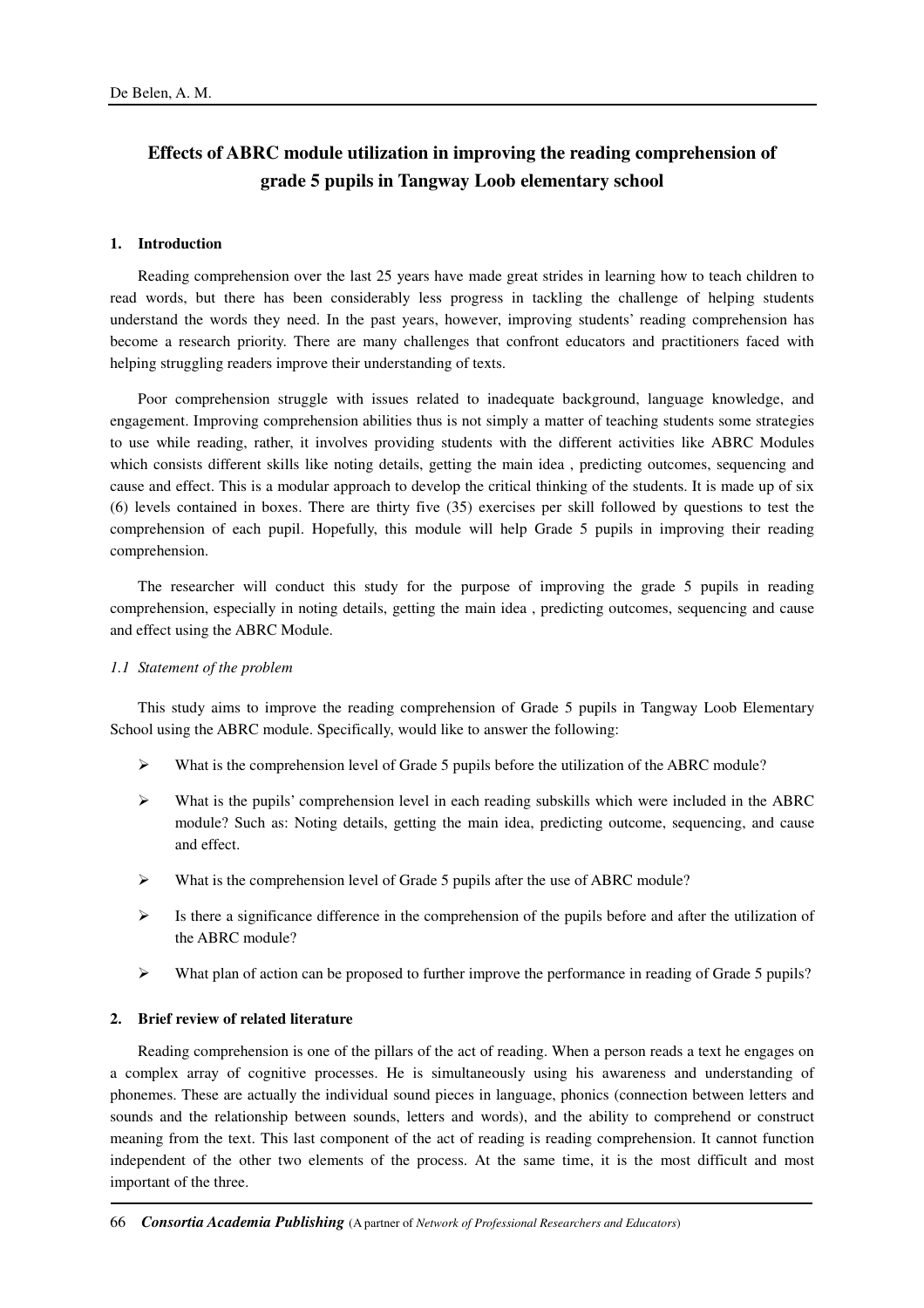Historically teachers and researchers have believed that the ability to comprehend text is 'caught rather than taught.' If reading meant catching a meaning known only to the author, teaching reading had to mean finding out whether or not students got it. Instruction in America's elementary reading classes has been based on this theory; a series of comprehension questions - coming from the basal reader or the teacher - were posed, and the goal was to see if children could answer them (caught them) in the way the teacher believed they should. Many teachers taught what the previous practitioners told them to teach: skills such as homonyms, suffixes, main ideas, as well as scores of other fragments of reading. Reading classes were typically structured and predictable: three reading groups a day and plenty of seat work time to complete skill sheets. Rarely were students taught how to comprehend and analyze full sections of text (Keene & Zimmermann, 1997).

According to Armbuster, Lehr, and Osborn (2001) monitoring teaches students to be aware of what they do understand, identify what they do not understand, and use appropriate "fix-up" strategies to resolve problems in comprehension. Reciprocal teaching is a teaching process developed by Palinscar and Brown (1985) to help students develop the metacognitive strategies needed to construct meaning from text. The goals of reciprocal teaching include improving student comprehension and the students 'ability to self-monitor their comprehension while reading. In his constructivist approach, students are trained to utilize four strategies while reading: generating questions, summarizing, clarifying, and predicting. Reciprocal teaching can be employed several ways: one-to-one, small group teacher facilitated, whole group teacher facilitated, and small group peer facilitated (Palinscar & Brown, 1985).

## *2.1 Theoretical framework*

This research work was based on the Schema Theory which states that readers can better understand what they are reading when they have general *background knowledge* of the topic being presented. This existing information is used by the reader to tie together the individual sentences and paragraphs in a passage.

*Previewing* helps readers activate their background knowledge and form a *schema* or outline about the topic. As the reader previews a passage, he or she calls to mind previous experience or mental associations; in other words the reader gets the mind ready to take in new information about the topic. This "*mental readiness*" helps the reader fill in missing information and connect sentences and paragraphs.

#### *2.2 Conceptual framework*

The conceptual framework of the study provides the basis on how the researcher goes through with the various processes involved.



*Figure 1.* Conceptual paradigm

*International Journal of Research Studies in Education* 67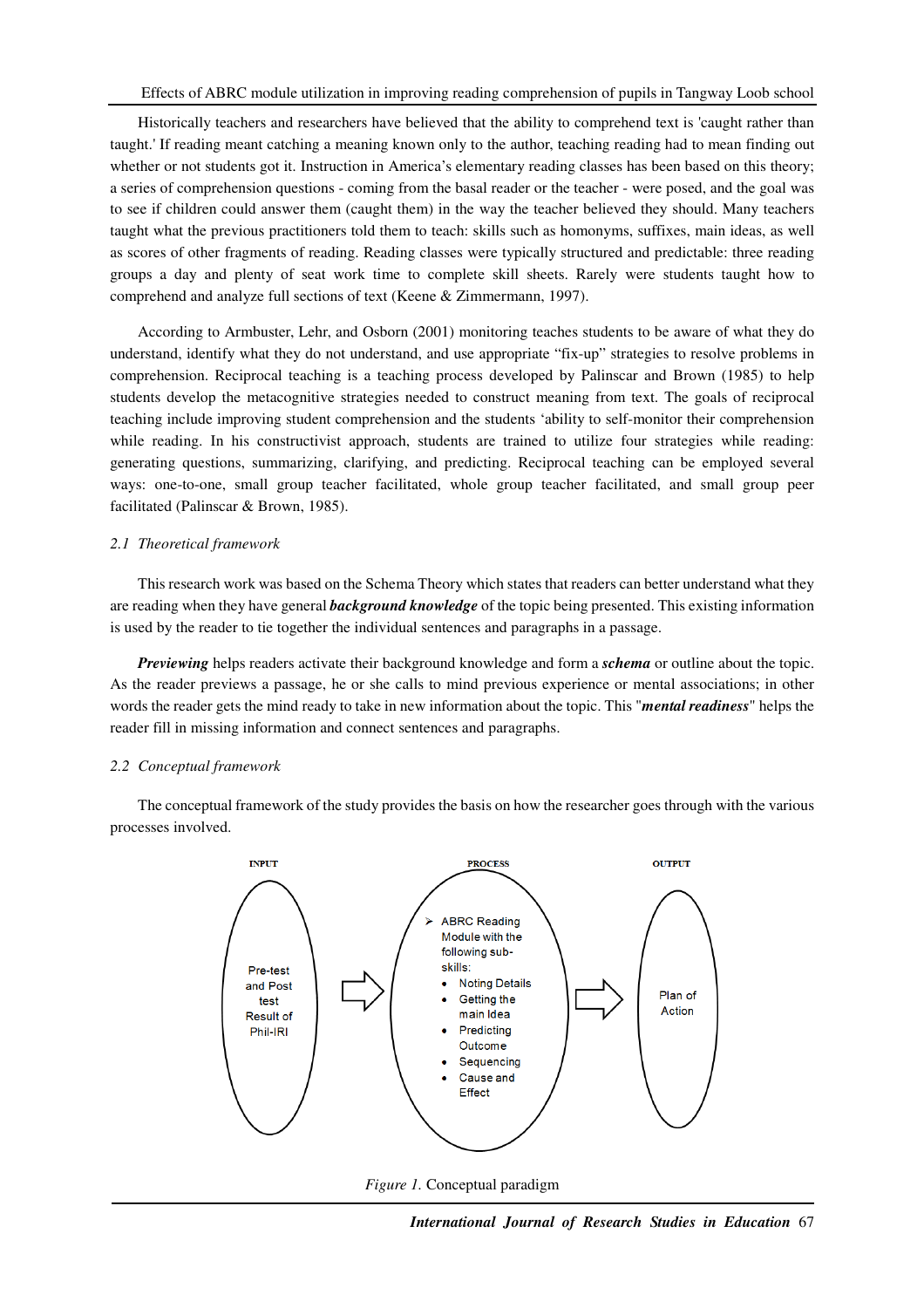## De Belen, A. M.

This study was anchored on the pre–test and post-test of Phil–IRI in improving the reading comprehension with the different sub–skills, noting details, getting the main idea, predicting outcomes, sequencing and giving cause and effect.

#### *2.3 Research design and methodology*

The research will adopt a descriptive research design. This study will use the pre–test and post-test of Phil–IRI to gather data. The data to be gathered will be analyzed using percentage and standard deviation. Results will be analyzed and tabulated through tables.

## **3. Results and discussion**

From the data gathered, analyzed and interpreted, the following findings were summarized. Note the names of the students are deliberately truncated to protect their actual identity.

#### **Table 1**

*Pre-test results of the Phil-IRI* 

|     | Name of pupils | Independent | Instructional | Frustration |
|-----|----------------|-------------|---------------|-------------|
| 1.  | Apoya          |             |               | X           |
| 2.  | <b>Barles</b>  |             |               | $\mathbf X$ |
| 3.  | Bilog          |             |               | X           |
| 4.  | Espinosa       | X           |               |             |
| 5.  | Gidoc          |             |               | X           |
| 6.  | Hernandez      |             |               | X           |
| 7.  | Landicho       |             |               | X           |
| 8.  | Las            |             |               | X           |
| 9.  | Leyrit         |             |               | X           |
| 10. | Llanes         |             |               | X           |
| 11. | Marasigan      |             |               | X           |
| 12. | Mendoza        |             |               | X           |
| 13. | Mercado        |             |               | X           |
| 14. | Mosca          |             |               | X           |
| 15. | Orola          |             | X             |             |
| 16. | Palomino, A    |             |               | $\mathbf X$ |
| 17. | Palomino, Z    |             |               | X           |
| 18. | Salon          |             | X             |             |
| 19. | Umali          |             |               | X           |
| 20. | Abanilla       |             | $\mathbf X$   |             |
| 21. | Balat.         |             | X             |             |
| 22. | Dalangin       |             | $\mathbf X$   |             |
| 23. | Gadingan       | X           |               |             |
| 24. | Landicho       |             |               | X           |
| 25. | Las            |             |               | X           |
| 26. | Leyesa         |             |               | X           |
| 27. | Llanes         |             |               | X           |
| 28. | Mendoza        |             |               | X           |
| 29. | Moster         |             |               | X           |
| 30. | Navarro        |             |               | X           |
| 31. | Pader          | X           |               |             |
| 32. | Palomino, K    | $\mathbf X$ |               |             |
| 33. | Pasahol, E     |             | X             |             |
| 34. | Pasahol, L     |             |               | X           |
| 35. | Claveria       |             |               | X           |
| 36. | Millave        |             | X             |             |
| 37. | April          |             |               | X           |

Table 1 shows the Pretest Result of PHIL-IRI of Grade V pupils. Independent pupils got 4 or 11% of the total population. Instructional pupils obtained a score of 7 or 19% of the class. Frustration got the highest number of 26 or 70%.It shows that there is a need of intervention in reading since 70% of the children fell on the frustration level.

68 *Consortia Academia Publishing* (A partner of *Network of Professional Researchers and Educators*)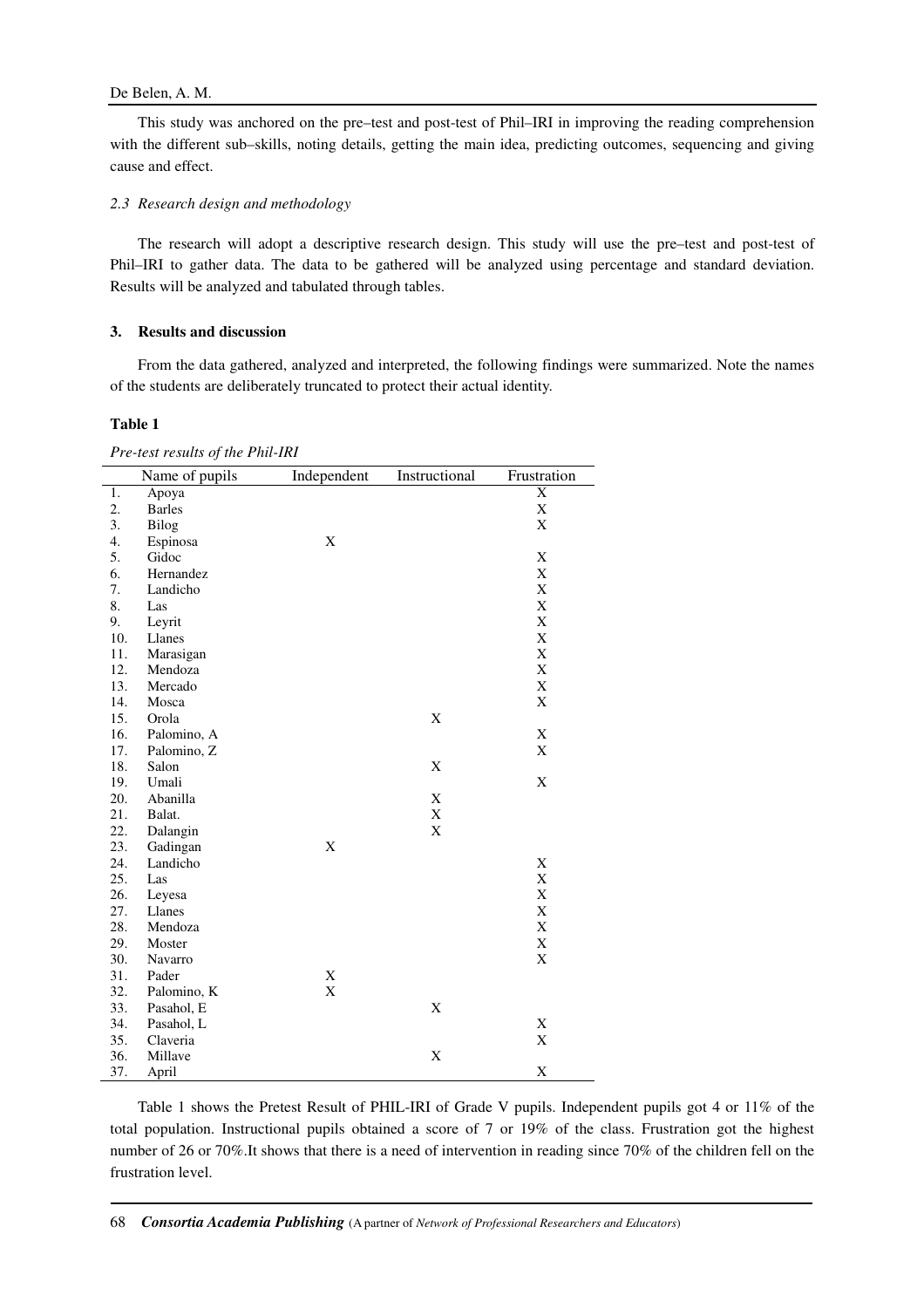| Comprenension tevel of pupus in cuen reading sub-situs |                |                           |             |                           |            |                           |               |                |           |                |
|--------------------------------------------------------|----------------|---------------------------|-------------|---------------------------|------------|---------------------------|---------------|----------------|-----------|----------------|
|                                                        | Noting details |                           | Getting the |                           | Predicting |                           | Sequencing of |                | Cause and |                |
| Name of                                                |                |                           | main idea   |                           | outcome    |                           | events        |                | effect    |                |
| Pupils                                                 |                | Com.                      |             | Com.                      |            | Com.                      |               | Com.           |           | Com.           |
|                                                        | $\%$           | Level                     | $\%$        | Level                     | $\%$       | Level                     | $\%$          | Level          | $\%$      | Level          |
| 1.Apoya                                                | 78.86          | I                         | 75.29       | $\mathbf I$               | 84.57      | I                         | 84.29         | I              | 79.86     | I              |
| 2.Barles                                               | 64.00          | $\overline{F}$            | 76.27       | I                         | 83.45      | I                         | 79.71         | I              | 73.43     | $\overline{F}$ |
| 3.Bilog                                                | 76.67          | I                         | 80.57       | $\bf I$                   | 85.71      | I                         | 85.71         | $\bf{I}$       | 80.00     | I              |
| 4.Espinosa                                             | 91.00          | $\overline{N}$            | 89.90       | $\overline{N}$            | 86.71      | $\rm I$                   | 85.18         | $\bf I$        | 92.68     | $\overline{N}$ |
| 5.Gidoc                                                | 70.29          | $\mathbf{F}$              | 59.14       | F                         | 76.86      | I                         | 79.71         | I              | 78.40     | I              |
| 6.Hernandez                                            | 75.00          | I                         | 78.00       | $\bf I$                   | 77.14      | I                         | 53.16         | ${\bf F}$      | 75.68     | $\mathbf I$    |
| 7.Landicho                                             | 76.29          | I                         | 82.00       | $\bf I$                   | 75.43      | $\bf I$                   | 78.60         | $\bf{I}$       | 61.71     | $\overline{F}$ |
| 8.Las                                                  | 79.14          | I                         | 54.00       | $\boldsymbol{\mathrm{F}}$ | 73.14      | $\mathbf F$               | 78.51         | $\bf{I}$       | 81.71     | $\mathbf I$    |
| 9.Leyrit                                               | 56.29          | $\mathbf{F}$              | 62.00       | $\overline{F}$            | 75.45      | I                         | 56.00         | $\mathbf{F}$   | 61.71     | $\overline{F}$ |
| 10.Llanes                                              | 78.00          | I                         | 75.71       | I                         | 77.14      | I                         | 76.04         | I              | 79.43     | $\mathbf I$    |
| 11.Marasigan                                           | 79.43          | I                         | 79.86       | $\bf I$                   | 75.13      | I                         | 79.43         | $\bf{I}$       | 68.57     | $\overline{F}$ |
| 12.Mendoza                                             | 84.86          | I                         | 89.43       | $\bf I$                   | 77.71      | $\bf I$                   | 62.00         | ${\bf F}$      | 63.71     | $\overline{F}$ |
| 13. Mercado                                            | 71.14          | $\overline{F}$            | 64.86       | F                         | 77.71      | I                         | 78.29         | I              | 55.43     | $\overline{F}$ |
| 14.Mosca                                               | 76.00          | I                         | 76.57       | I                         | 66.57      | $\mathbf F$               | 59.14         | $\mathbf{F}$   | 53.71     | $\mathbf{F}$   |
| 15.Orola                                               | 85.71          | I                         | 87.14       | $\bf I$                   | 88.57      | $\bf I$                   | 88.57         | $\bf{I}$       | 82.57     | I              |
| 16.Palomino, A                                         | 63.71          | $\boldsymbol{\mathrm{F}}$ | 77.43       | $\bf I$                   | 70.57      | $\mathbf F$               | 58.86         | $_{\rm F}$     | 66.29     | $\overline{F}$ |
| 17.Palomino, Z                                         | 64.00          | $\boldsymbol{\mathrm{F}}$ | 86.57       | $\bf I$                   | 82.86      | I                         | 50.86         | $_{\rm F}$     | 83.71     | $\mathbf I$    |
| 18.Salon                                               | 82.57          | I                         | 60.29       | F                         | 61.14      | $\mathbf F$               | 56.87         | ${\bf F}$      | 62.00     | $\overline{F}$ |
| 19.Umali                                               | 76.29          | I                         | 76.57       | $\bf I$                   | 63.43      | $\mathbf F$               | 78.29         | $\bf{I}$       | 51.43     | $\overline{F}$ |
| 20.Abanilla                                            | 81.14          | I                         | 88.57       | I                         | 85.14      | I                         | 60.29         | ${\bf F}$      | 89.71     | $\mathbf I$    |
| 21.Balat                                               | 78.29          | I                         | 90.00       | $\mathbf N$               | 90.29      | $\mathbf N$               | 85.14         | I              | 78.14     | I              |
| 22.Dalangin                                            | 80.29          | I                         | 86.00       | $\bf{I}$                  | 88.86      | I                         | 85.71         | $\mathbf I$    | 94.00     | $\overline{N}$ |
| 23.Gadingan                                            | 93.97          | ${\bf N}$                 | 91.76       | $\overline{N}$            | 95.90      | $\mathbf N$               | 92.13         | $\overline{N}$ | 92.76     | ${\bf N}$      |
| 24.Landicho                                            | 77.14          | I                         | 82.86       | I                         | 84.57      | I                         | 82.57         | $\mathbf I$    | 94.86     | ${\bf N}$      |
| 25.Las                                                 | 60.57          | $\overline{F}$            | 80.57       | I                         | 86.57      | I                         | 80.86         | $\mathbf I$    | 82.00     | $\mathbf I$    |
| 26.Leyesa                                              | 38.57          | $\boldsymbol{\mathrm{F}}$ | 30.57       | $\mathbf F$               | 38.00      | $\mathbf F$               | 45.71         | ${\bf F}$      | 49.14     | $\overline{F}$ |
| 27.Llanes                                              | 44.29          | $\mathbf F$               | 38.29       | F                         | 50.29      | $\boldsymbol{\mathrm{F}}$ | 51.43         | $_{\rm F}$     | 49.71     | $\mathbf{F}$   |
| 28.Mendoza                                             | 80.86          | I                         | 85.71       | $\bf I$                   | 80.86      | I                         | 80.57         | $\bf{I}$       | 81.14     | $\mathbf I$    |
| 29. Moster                                             | 82.00          | I                         | 88.00       | $\bf I$                   | 62.29      | $\mathbf F$               | 89.43         | $\bf{I}$       | 61.43     | $\overline{F}$ |
| 30. Navarro                                            | 88.29          | I                         | 50.57       | ${\bf F}$                 | 53.71      | $\mathbf F$               | 48.86         | ${\bf F}$      | 44.86     | $\overline{F}$ |
| 31.Pader                                               | 95.68          | $\mathbf N$               | 90.34       | $\mathbf N$               | 90.87      | $\mathbf N$               | 92.94         | N              | 92.76     | ${\bf N}$      |
| 32.Palomino, K                                         | 94.67          | N                         | 92.19       | $\mathbf N$               | 93.45      | ${\bf N}$                 | 91.89         | $\mathbf N$    | 95.13     | ${\bf N}$      |
| 33. Pasahol, E                                         | 87.14          | I                         | 87.43       | $\bf I$                   | 78.86      | I                         | 78.59         | $\bf I$        | 83.71     | $\bf I$        |
| 34. Pasahol, L                                         | 80.29          | I                         | 80.29       | $\bf I$                   | 80.86      | I                         | 78.00         | $\bf I$        | 81.43     | I              |
| 35.Claveria                                            | 82.98          | I                         | 80.37       | I                         | 83.26      | I                         | 79.55         | I              | 80.13     | I              |
| 36.Millave                                             | 89.43          | I                         | 75.71       | I                         | 93.71      | I                         | 89.14         | I              | 78.57     | I              |
| 37.April                                               | 77.23          | I                         | 80.37       | I                         | 81.17      | $\mathbf I$               | 79.84         | $\mathbf I$    | 79.34     | I              |

| Comprehension level of pupils in each reading sub-skills |
|----------------------------------------------------------|
|----------------------------------------------------------|

**Table 2** 

*Note*. I: Instructional, F: Frustration, N: Independent, Com: Comprehension.

Table 2 reveals the results of the comprehension level of pupils in each reading sub-skills. The readings given revealed the pupils comprehension on the five English skills considered in the study. These skills were noting details, getting the main idea, predicting outcome, sequencing of events and giving cause and effect. These five sub-skills contained in the ABRC Module were considered in improving the reading comprehension of Grade V pupils.

The findings revealed in Table 2 that the comprehension level obtained in noting details were 4 or 11% independent, 24 or 65% instructional and 9 or 24% frustration. Comprehension level in getting the main idea obtained scores of 5 or 14% independent, 25 or 68% instructional and 7 or 19% frustration of the total score. In sub-skills, predicting outcome, 5 children or 14% got a comprehension level of independent, 23 or 62% belongs to instructional and 9 or 24% frustration. Sequencing events in the story obtained a comprehension level of 3 or 8% independent, 24 or 65% instructional and 10 or 27% frustration. The last skills which are cause and effect got 6 or 16% independent, 17 or 46% instructional and 14 or 38% frustration.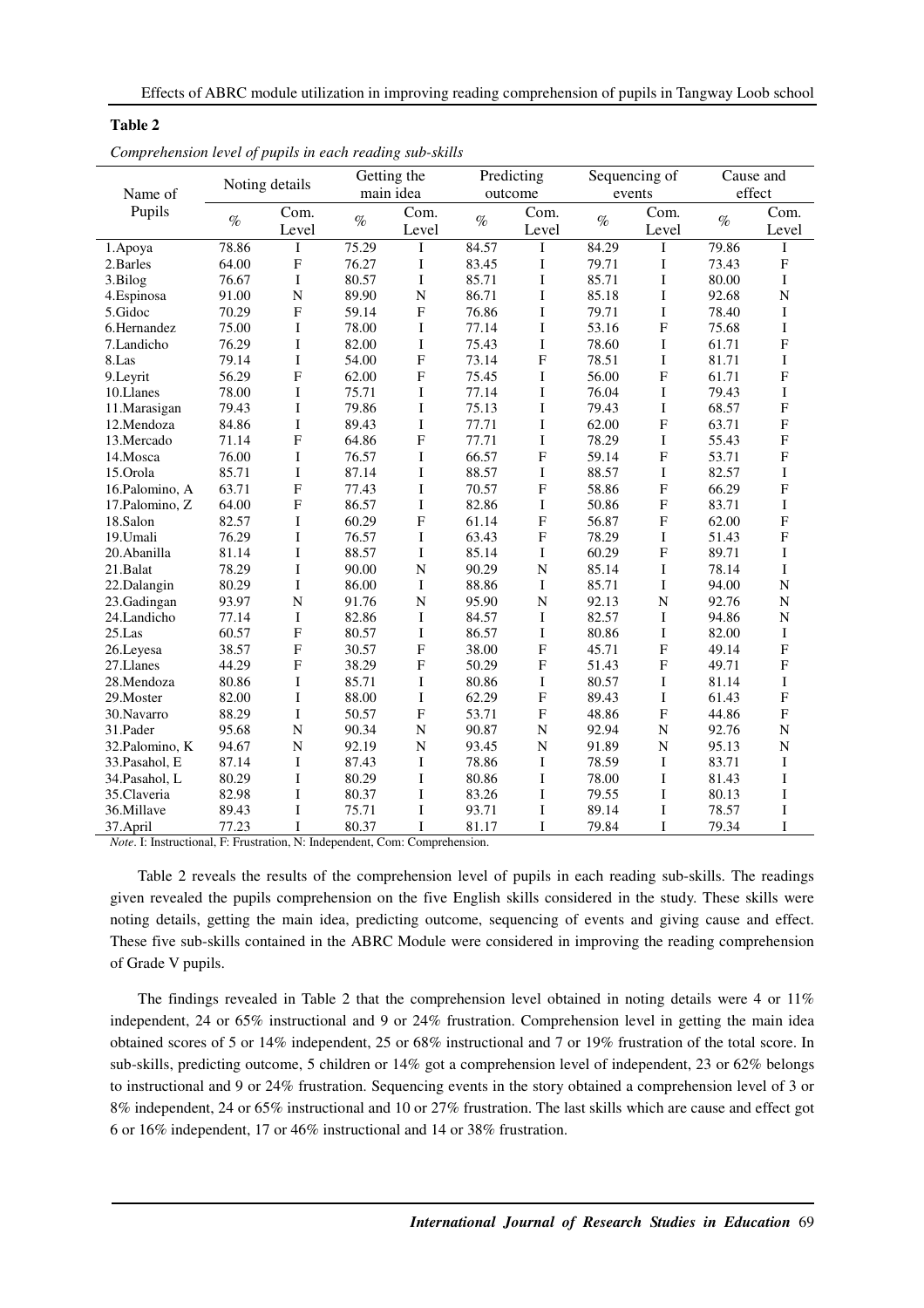#### De Belen, A. M.

#### **Table 3**

*Comprehension level of grade v pupils using PHIL–IRI post-test* 

|     | Name of pupils | Independent | $r_{r}$ $r_{r}$ $\ldots$ $\ldots$ $s$ $\ldots$ $\ldots$ $\ldots$ $r$ $\ldots$ $\ldots$<br>Instructional | Frustration               |
|-----|----------------|-------------|---------------------------------------------------------------------------------------------------------|---------------------------|
| 1.  | Apoya          | X           |                                                                                                         |                           |
| 2.  | <b>Barles</b>  |             |                                                                                                         | $\mathbf X$               |
| 3.  | <b>Bilog</b>   |             | X                                                                                                       |                           |
| 4.  | Espinosa       | X           |                                                                                                         |                           |
| 5.  | Gidoc          |             |                                                                                                         | X                         |
| 6.  | Hernandez      |             | X                                                                                                       |                           |
| 7.  | Landicho       | $\mathbf X$ |                                                                                                         |                           |
| 8.  | Las            | $\mathbf X$ |                                                                                                         |                           |
| 9.  | Leyrit         |             |                                                                                                         | $\boldsymbol{\mathrm{X}}$ |
| 10. | Llanes         |             | X                                                                                                       |                           |
| 11. | Marasigan      |             | X                                                                                                       |                           |
| 12. | Mendoza        |             | X                                                                                                       |                           |
| 13. | Mercado        |             | X                                                                                                       |                           |
| 14. | Mosca          |             | X                                                                                                       |                           |
| 15. | Orola          | $\mathbf X$ |                                                                                                         |                           |
| 16. | Palomino, A    |             | X                                                                                                       |                           |
| 17. | Palomino, Z    | $\mathbf X$ |                                                                                                         |                           |
| 18. | Salon          | $\mathbf X$ |                                                                                                         |                           |
| 19. | Umali          |             |                                                                                                         | X                         |
| 20. | Abanilla       | $\mathbf X$ |                                                                                                         |                           |
| 21. | <b>Balat</b>   | $\mathbf X$ |                                                                                                         |                           |
| 22. | Dalangin       | $\mathbf X$ |                                                                                                         |                           |
| 23. | Gadingan       | $\mathbf X$ |                                                                                                         |                           |
| 24. | Landicho       | $\mathbf X$ |                                                                                                         |                           |
| 25. | Las            |             | X                                                                                                       |                           |
| 26. | Leyesa         |             |                                                                                                         | $\mathbf X$               |
| 27. | Llanes         |             |                                                                                                         | X                         |
| 28. | Mendoza        | $\mathbf X$ |                                                                                                         |                           |
| 29. | Moster         | $\mathbf X$ |                                                                                                         |                           |
| 30. | Navarro        |             | X                                                                                                       |                           |
| 31. | Pader          | $\mathbf X$ |                                                                                                         |                           |
| 32. | Palomino, K    | $\mathbf X$ |                                                                                                         |                           |
| 33. | Pasahol, E     | $\mathbf X$ |                                                                                                         |                           |
| 34. | Pasahol, L     |             | X                                                                                                       |                           |
| 35. | Claveria       | $\mathbf X$ |                                                                                                         |                           |
| 36. | Millave        | X           |                                                                                                         |                           |
| 37. | April          |             | X                                                                                                       |                           |

Table 3 shows the comprehension level of Grade V pupils using PHIL-IRI Test. This reveals that using ABRC module the comprehension level of Grade V pupils improved in the Post-test compared to Pretest of the PHIL-IRI before. Independent group obtained a score of 19 or 52%. Instructional got 12 or 32%. Frustration got the lowest score of 6 or 16%.

Table 4 presents the difference of Pre and Post Comprehension Level of Grade V pupils. The results revealed that 100% of the pupils increased their level comprehension. It was noted that almost half in the independent level which marked the study impressive. Though, there was still 16% of the class still fell under the frustration level, the teacher will continue giving intervention to these pupils during summer. They will be given reading materials to read by the pupil. While, Table 5 presents the Plan of Action addressed to the pupils' needs based on the findings met. Based on the results of the study, the use of modules in attaining high comprehension level in English V is very effective. The researcher encouraged to continue using other reading modules to improve their pupils' performance.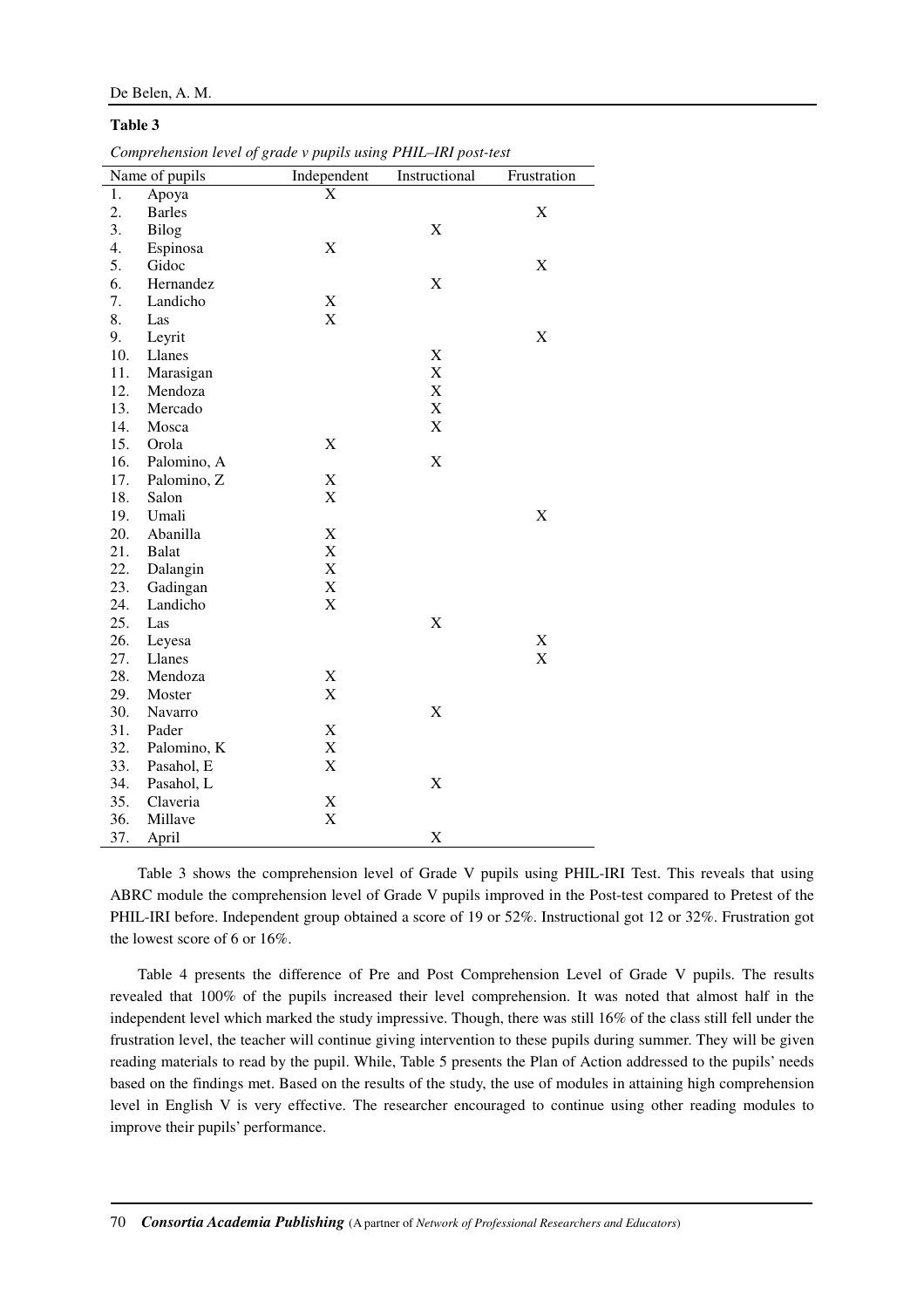|     |                | $Pre-Test$ |               |        | $Post - Test$ |                        |  |
|-----|----------------|------------|---------------|--------|---------------|------------------------|--|
|     | Name of pupils | $\%$       | Description   | $\%$   | Description   | Increase/Decrease In % |  |
| 1.  | Apoya          | 62.50      | Frustration   | 100.00 | Independent   | Increased              |  |
| 2.  | <b>Barles</b>  | 50.00      | Frustration   | 62.50  | Frustration   | Increased              |  |
| 3.  | Bilog          | 37.50      | Frustration   | 75.00  | Instructional | Increased              |  |
| 4.  | Espinosa       | 92.00      | Independent   | 100,00 | Independent   | Increased              |  |
| 5.  | Gidoc          | 37.50      | Frustration   | 62.50  | Frustration   | Increased              |  |
| 6.  | Hernandez      | 50.00      | Frustration   | 75.00  | Instructional | Increased              |  |
| 7.  | Landicho       | 25.00      | Frustration   | 92.50  | Independent   | Increased              |  |
| 8.  | Las            | 37.50      | Frustration   | 91.15  | Independent   | Increased              |  |
| 9.  | Leyrit         | 37.50      | Frustration   | 62.50  | Frustration   | Increased              |  |
| 10. | Llanes         | 25.00      | Frustration   | 50.00  | Instructional | Increased              |  |
| 11. | Marasigan      | 50.00      | Frustration   | 75.00  | Instructional | Increased              |  |
| 12. | Mendoza        | 62.50      | Frustration   | 87.50  | Instructional | Increased              |  |
| 13. | Mercado        | 37.50      | Frustration   | 75.00  | Instructional | Increased              |  |
| 14. | Mosca          | 50.00      | Frustration   | 75.00  | Instructional | Increased              |  |
| 15. | Orola          | 87.50      | Instructional | 90.00  | Independent   | Increased              |  |
| 16. | Palomino, A    | 50.00      | Frustration   | 87.50  | Instructional | Increased              |  |
| 17. | Palomino, Z    | 50.00      | Frustration   | 75.00  | Instructional | Increased              |  |
| 18. | Salon          | 75.00      | Instructional | 92.00  | Independent   | Increased              |  |
| 19. | Umali          | 37.50      | Frustration   | 62.50  | Frustration   | Increased              |  |
| 20. | Abanilla       | 75.00      | Instructional | 100.00 | Independent   | Increased              |  |
| 21. | Balat          | 87.50      | Instructional | 100.00 | Independent   | Increased              |  |
| 22. | Dalangin       | 87.50      | Instructional | 100.00 | Independent   | Increased              |  |
| 23. | Gadingan       | 92.15      | Independent   | 100.00 | Independent   | Increased              |  |
| 24. | Landicho       | 62.50      | Frustration   | 92.00  | Independent   | Increased              |  |
| 25. | Las            | 50.00      | Frustration   | 87.50  | Instructional | Increased              |  |
| 26. | Leyesa         | 50.00      | Frustration   | 62.50  | Frustration   | Increased              |  |
| 27. | Llanes         | 37.50      | Frustration   | 50.00  | Frustration   | Increased              |  |
| 28. | Mendoza        | 62.50      | Frustration   | 91.52  | Independent   | Increased              |  |
| 29. | Moster         | 62.50      | Frustration   | 92.00  | Independent   | Increased              |  |
| 30. | Navarro        | 62.50      | Frustration   | 87.50  | Instructional | Increased              |  |
| 31. | Pader          | 92.71      | Independent   | 100.00 | Independent   | Increased              |  |
| 32. | Palomino, K    | 91.67      | Independent   | 100.00 | Independent   | Increased              |  |
| 33. | Pasahol, E     | 87.50      | Instructional | 100.00 | Independent   | Increased              |  |
| 34. | Pasahol, L     | 62.50      | Frustration   | 87.50  | Instructional | Increased              |  |
| 35. | Claveria       | 62.50      | Frustration   | 100.00 | Independent   | Increased              |  |
| 36. | Millave        | 87.50      | Instructional | 100.00 | Independent   | Increased              |  |
| 37. | April          | 62.50      | Frustration   | 87.50  | Instructional | Increased              |  |

|  | Difference of pre and post comprehension level of pupils |  |
|--|----------------------------------------------------------|--|
|  |                                                          |  |
|  |                                                          |  |

# **Table 5**

**Table 4** 

*Plan of action: Using of ABRC module in English V* 

| Program                                    | <b>Objectives</b>                                                             | Activities/strategies                                                                           | Personnel involved             | Target<br>clientele           | Time<br>frame                          | Success indicator                                                                                                                                          |
|--------------------------------------------|-------------------------------------------------------------------------------|-------------------------------------------------------------------------------------------------|--------------------------------|-------------------------------|----------------------------------------|------------------------------------------------------------------------------------------------------------------------------------------------------------|
|                                            | I. Pupils<br>1. Raise the quality of<br>performance of pupils<br>in English V | Use of ABRC modules in<br>English V Lessons                                                     | Teacher<br>School Head         | Grade 5<br>and 6<br>pupils    | June to<br>March                       | With at least 75%<br>mastery level of<br>performance of pupils                                                                                             |
|                                            | 2. Improve some more<br>skills in English V                                   | Use of ABRC Module in<br>remedial classes which<br>could be individual.<br>pairing or in groups | Teacher<br>School Head         | Slow<br>learner in<br>Grade 5 | $1st$ to<br>4 <sup>th</sup><br>quarter | With at least 75%<br>mastery level of<br>performance of slow<br>learners                                                                                   |
| Using of<br>ABRC<br>Module in<br>English 5 | II. Teachers<br>Use of ABRC<br>Module in English                              | Prioritize the use of<br>modules                                                                | <b>Teachers</b><br>School Head | Teachers                      | June to<br>March                       | 100% of the teachers<br>use ABRC Modules<br>suited for the learners                                                                                        |
|                                            | Develop a Module in<br>developing skills of<br>pupils in English              | Use modules in<br>developing the skills in<br>English V and VI                                  | <b>Teachers</b><br>School Head | <b>Teachers</b>               | Year<br>Round                          | 100\% of the teachers<br>develop a module<br>which can provide<br>varied and challenging<br>activities to develop<br>pupils' skills in<br>English V and VI |